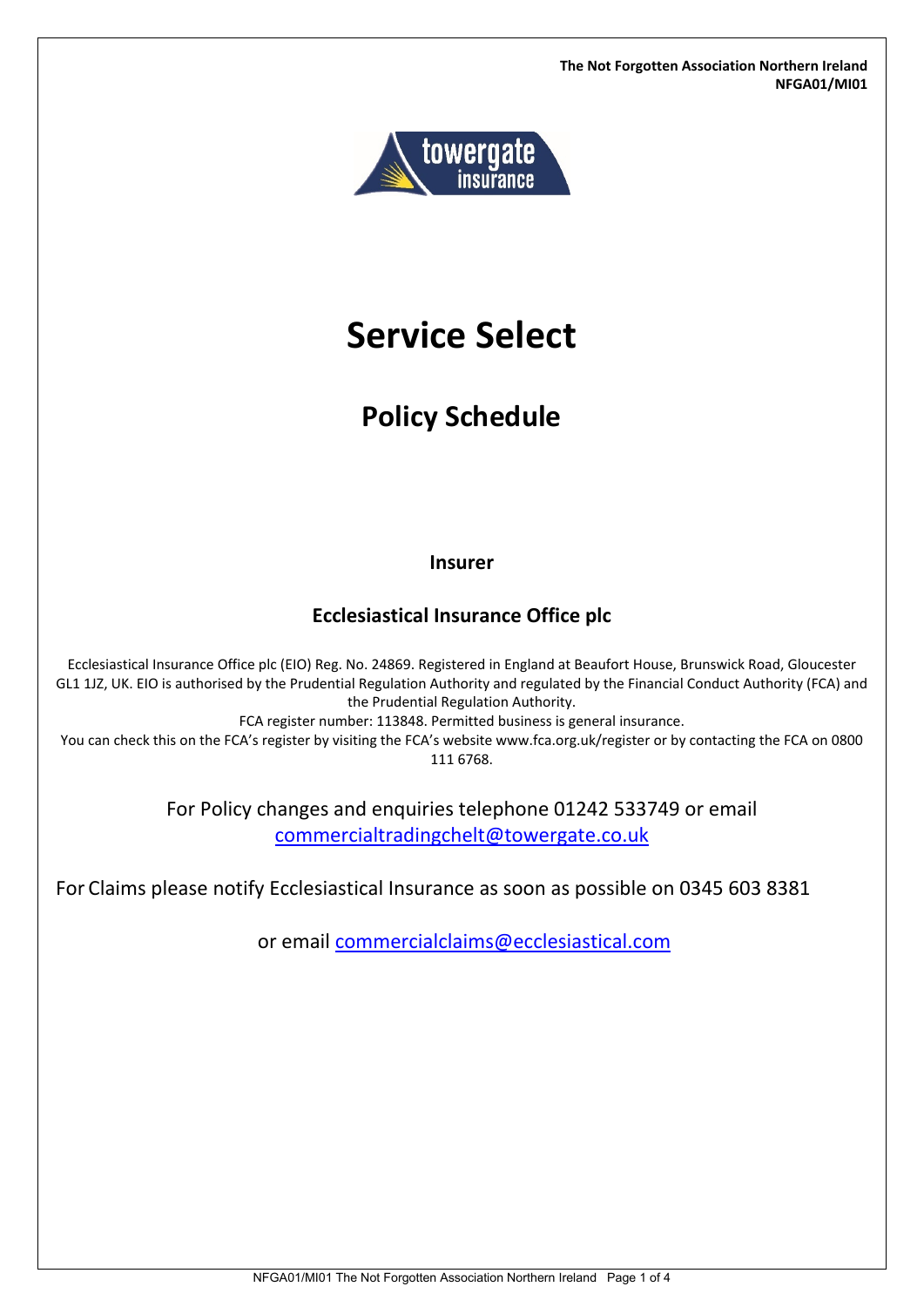## *Service Select*

| This Policy Schedule to be read in conjunction with the Policy Book                                                                                                                                                                                                                                                                                                                                                                                                            |                                                                                                                                                                                                                                                                                                                               |                                                                                                                     |                                                                                                                     |  |  |
|--------------------------------------------------------------------------------------------------------------------------------------------------------------------------------------------------------------------------------------------------------------------------------------------------------------------------------------------------------------------------------------------------------------------------------------------------------------------------------|-------------------------------------------------------------------------------------------------------------------------------------------------------------------------------------------------------------------------------------------------------------------------------------------------------------------------------|---------------------------------------------------------------------------------------------------------------------|---------------------------------------------------------------------------------------------------------------------|--|--|
|                                                                                                                                                                                                                                                                                                                                                                                                                                                                                | Please quote the Policy Reference in all correspondence                                                                                                                                                                                                                                                                       | Policy Reference: NFGA01/MI01                                                                                       |                                                                                                                     |  |  |
| Schedule for:                                                                                                                                                                                                                                                                                                                                                                                                                                                                  | The Not Forgotten Association Northern Ireland                                                                                                                                                                                                                                                                                |                                                                                                                     |                                                                                                                     |  |  |
| Main Policyholder:                                                                                                                                                                                                                                                                                                                                                                                                                                                             | The committee for the time being of The Not Forgotten Association NI                                                                                                                                                                                                                                                          |                                                                                                                     |                                                                                                                     |  |  |
| <b>Definition of Business</b>                                                                                                                                                                                                                                                                                                                                                                                                                                                  |                                                                                                                                                                                                                                                                                                                               |                                                                                                                     |                                                                                                                     |  |  |
| <b>Next Renewal Date:</b>                                                                                                                                                                                                                                                                                                                                                                                                                                                      | 26 October 2022                                                                                                                                                                                                                                                                                                               |                                                                                                                     |                                                                                                                     |  |  |
| Period of Insurance                                                                                                                                                                                                                                                                                                                                                                                                                                                            | 26 October 2021 to 25 October 2022                                                                                                                                                                                                                                                                                            | Date of issue: 24 September 2021                                                                                    |                                                                                                                     |  |  |
| Risk location/postcode<br>(Please advise correct location/postcode if different)                                                                                                                                                                                                                                                                                                                                                                                               | 1st Floor, 21 Talbot Street,, Belfast, BT1 2LD                                                                                                                                                                                                                                                                                |                                                                                                                     |                                                                                                                     |  |  |
| (Please advise full details if incorrect)<br>additional terms that may apply.                                                                                                                                                                                                                                                                                                                                                                                                  | Buildings construction - Standard (Brick, stone or concrete and roofed with slates, tiles, concrete, metal or asbestos)<br>The following provides details of the cover provided under your policy. Please also refer to the Endorsement Section for any                                                                       |                                                                                                                     |                                                                                                                     |  |  |
| Section 1 – Property Damage                                                                                                                                                                                                                                                                                                                                                                                                                                                    | Cover is provided under Section 1A - All Risks unless stated otherwise by Endorsement.<br>Where appropriate, each item details property specifically insured.                                                                                                                                                                 | Sums<br>Insured                                                                                                     | Policy<br><b>Excess</b>                                                                                             |  |  |
| 1.<br>otherwise insured<br><b>Bar Stock</b><br>2.<br>Additional Bar Stock and/or Raffle Prizes<br>3.<br>Sports Equipment<br>4.<br><b>Glassware and China</b><br>5.<br>6.<br>not otherwise specified<br>7.<br>8.<br>9.<br>10. Specified General Items<br>11. Specified cash holding machines<br>12. Cash contents of machines<br>13. Tentage<br>14. Caravans or Trailers<br>15. Food Spoilage - see Cover Extension 3)<br>16. Cloakroom Cover - see Clause 16.<br>17. Buildings | General items, Fixtures, Fittings, Furniture, stock and all other property not<br>Silver, Plate, Medals, Plaques, Trophies, Presentation Items and other Chattels<br>Pictures, Paintings, Prints, Photos and like items<br>Band Instruments, Equipment and Uniforms<br>Band Instruments the personal property of Band Members | Nil<br>Nil<br>Nil<br>Nil<br>Nil<br>Nil<br>Nil<br>Nil<br>Nil<br>Nil<br>Nil<br>Nil<br>Nil<br>Nil<br>Nil<br>Nil<br>Nil | n/a<br>n/a<br>n/a<br>n/a<br>n/a<br>n/a<br>n/a<br>n/a<br>n/a<br>n/a<br>n/a<br>n/a<br>n/a<br>n/a<br>n/a<br>n/a<br>n/a |  |  |
| Section 2 - Encroachments<br>18. Direct risk<br>19. Spread of Fire risk<br>20. MOD contents                                                                                                                                                                                                                                                                                                                                                                                    |                                                                                                                                                                                                                                                                                                                               | Nil<br>Nil<br>Nil                                                                                                   | n/a<br>n/a<br>n/a                                                                                                   |  |  |

**Section 3 – Business Interruption/Loss of Earnings/Book Debts/Loss of Licence** 21. Income Nil n/a 22. Increased Cost of Working Nil n/a 23. Loss of Licence Nil n/a 24. Book Debts Nil n/a

**Section 4 – Employee Dishonesty**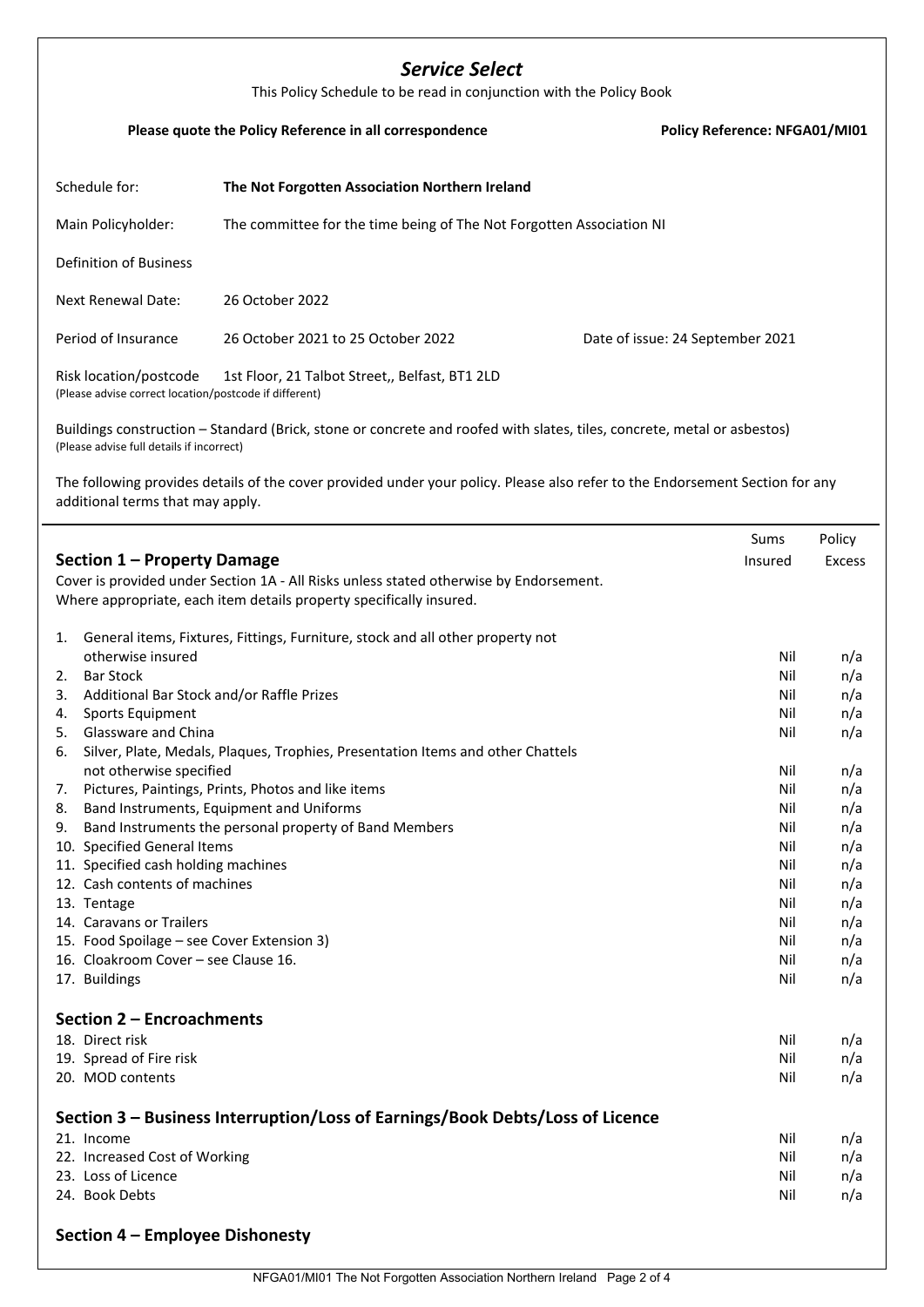|                        | 25. OIC Account<br>26. Un-named Employees                                                                                                                                                                                                                                                                                                            | Nil<br>Nil           | n/a<br>n/a |  |  |
|------------------------|------------------------------------------------------------------------------------------------------------------------------------------------------------------------------------------------------------------------------------------------------------------------------------------------------------------------------------------------------|----------------------|------------|--|--|
|                        | Section 5 - Direct Debit Indemnity<br>27. Legal Liability                                                                                                                                                                                                                                                                                            | Nil                  | n/a        |  |  |
|                        | Section 6 – Money and Assault<br>28. Item 1. Money other than described in Item 3 in transit or in a bank night safe until<br>removed by a bank official, or at any location while You or any Employee is working<br>there, or on The Premises during Business Hours, or on The Premises whilst<br>contained in a locked Safe outside Business hours | n/a                  | Nil        |  |  |
|                        | Item 2. Money other than described by Item 3 on The Premises and not contained in<br>a locked Safe:<br>i) during Business Hours when the room or premises are left unattended<br>ii) outside Business Hours                                                                                                                                          | Nil<br>Nil           | n/a<br>n/a |  |  |
|                        | Item 3. Stamped National Insurance Cards, crossed cheques and other items as<br>Defined in Specification Item 3 in the Policy book                                                                                                                                                                                                                   | Nil                  | n/a        |  |  |
|                        | Section 7 - Personal Accident<br>29. Total number of persons insured = Nil                                                                                                                                                                                                                                                                           |                      |            |  |  |
|                        | Section 8 - Employers Liability<br>30. Limit of Indemnity<br>Estimated annual Wages/Salaries £1,000<br>(Nominal amount. Please disclose if exceeding £10,000)                                                                                                                                                                                        | £10,000,000          | Nil        |  |  |
|                        | Section 9 – Public and Products Liability<br>31. Limit of Indemnity                                                                                                                                                                                                                                                                                  | £5,000,000           | ***        |  |  |
|                        | Events of a one-off nature must be notified to Towergate Insurance and may require additional premium.                                                                                                                                                                                                                                               |                      |            |  |  |
|                        | Excluding liability in connection with hazardous pursuits such as bouncy castles, bucking broncos and other fairground type<br>activities unless specified below. See Policy wording for full details.                                                                                                                                               |                      |            |  |  |
|                        | Excluding liability in connection with equestrian activities.                                                                                                                                                                                                                                                                                        |                      |            |  |  |
|                        | If you have any doubt as to what may need to be disclosed please contact Towergate Insurance.                                                                                                                                                                                                                                                        |                      |            |  |  |
|                        | *** An Excess may apply in certain circumstances. Refer to the Policy Book for details.                                                                                                                                                                                                                                                              |                      |            |  |  |
| Section 10 - Terrorism |                                                                                                                                                                                                                                                                                                                                                      | <b>Not Operative</b> |            |  |  |
|                        |                                                                                                                                                                                                                                                                                                                                                      |                      |            |  |  |
|                        | <b>SCHJE075 - Indemnity to Other Persons</b>                                                                                                                                                                                                                                                                                                         |                      |            |  |  |
|                        | <b>Applicable to Section 8 - Employers Liability</b>                                                                                                                                                                                                                                                                                                 |                      |            |  |  |

*Clause 3 is deleted and restated as follows:*

#### **Indemnity to Other Persons**

**We** will indemnify

a) **Your** personal representatives